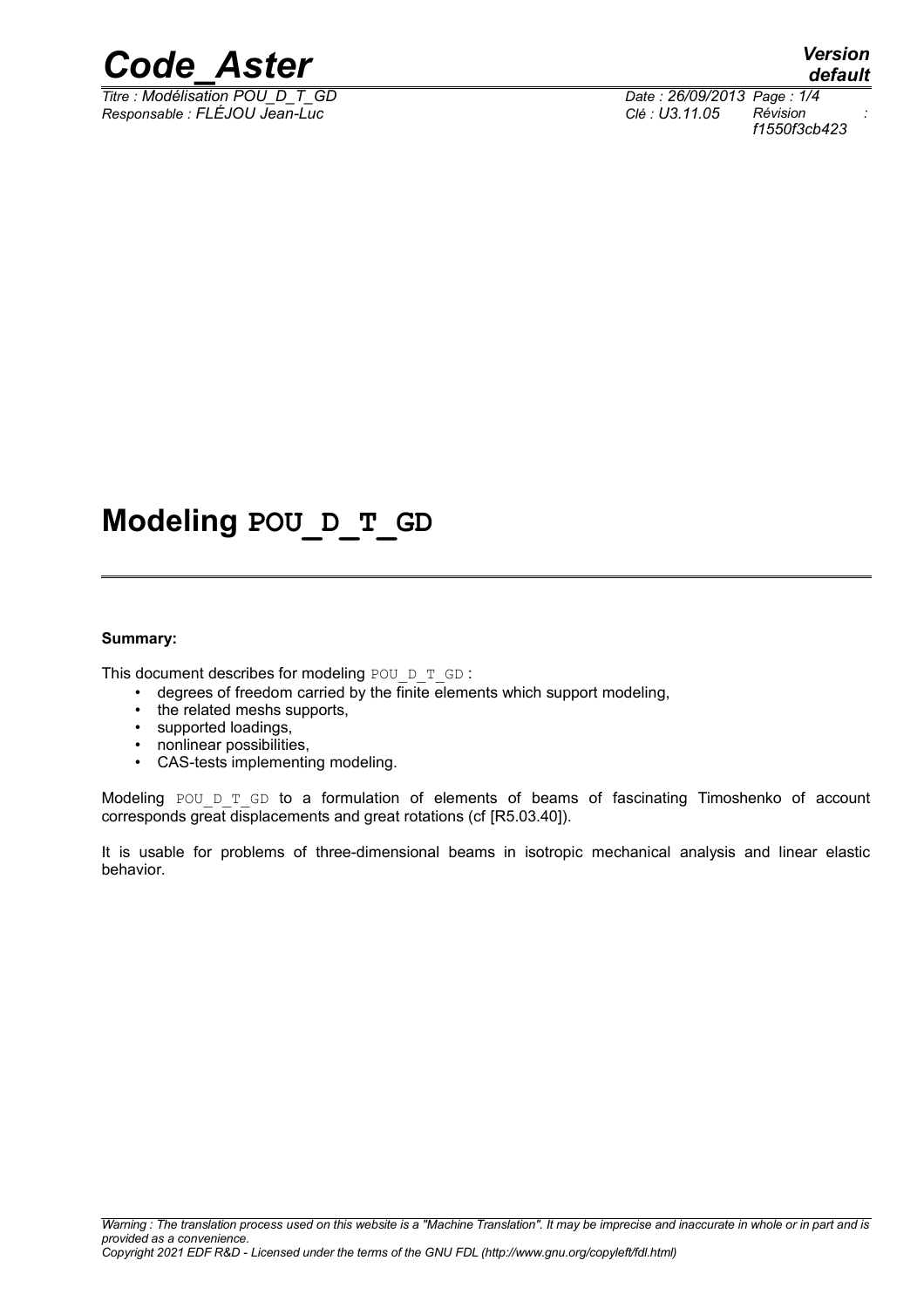# *Code\_Aster Version*

*Titre : Modélisation POU\_D\_T\_GD Date : 26/09/2013 Page : 2/4 Responsable : FLÉJOU Jean-Luc Clé : U3.11.05 Révision :*

*default*

*f1550f3cb423*

### **Contents**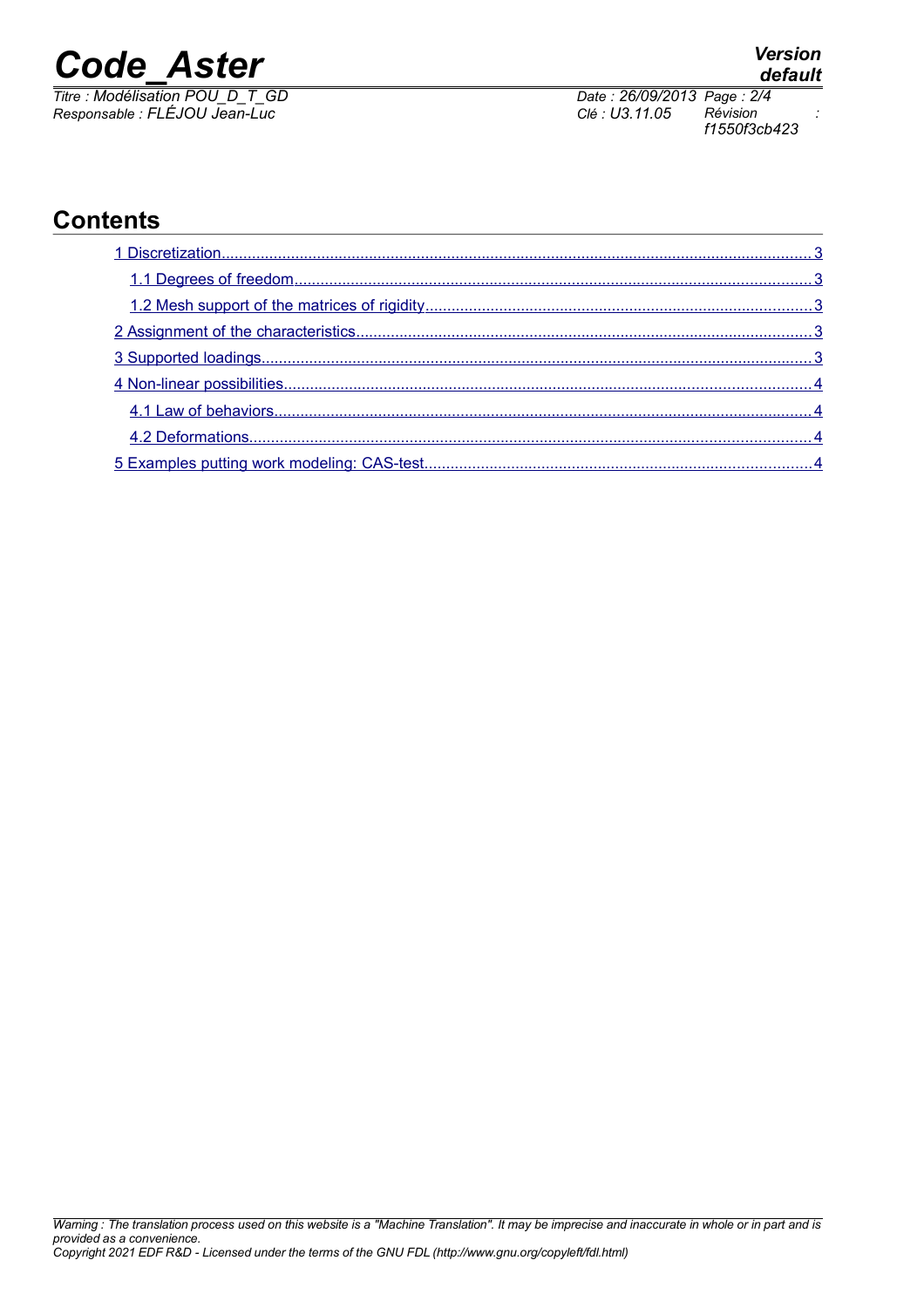## *Code\_Aster Version*

*Titre : Modélisation POU\_D\_T\_GD Date : 26/09/2013 Page : 3/4 Responsable : FLÉJOU Jean-Luc Clé : U3.11.05 Révision :*

#### <span id="page-2-4"></span>**1 Discretization**

#### **1.1 Degrees of freedom**

<span id="page-2-3"></span>The degrees of freedom are, in each node of the mesh support, the six components of displacement (three translations and three rotations).

| <b>Finite element</b> |     |      |     | Degrees of freedom (with each node top) |            |      |
|-----------------------|-----|------|-----|-----------------------------------------|------------|------|
| POU D T GD            | DX. | - DY | DZ. | DRX.                                    | <b>DRY</b> | DR Z |
|                       |     |      |     |                                         | MARTINI    |      |

#### **1.2 Mesh support of the matrices of rigidity**

<span id="page-2-2"></span>The meshs support of the finite elements, in displacement formulation, are segments with two nodes SEG2 :

**Modeling Mesh Finite element Remarks** POUD T GD SEG2 MECA POUD T GD

### **2 Assignment of the characteristics**

<span id="page-2-1"></span>For these elements of structures 1D, it is necessary to affect geometrical characteristics which are complementary to the data of grid. The definition of these data is carried out with the order AFFE\_CARA\_ELEM associated with the keywords following factors:

• **BEAM**

Allows to define and affect the characteristics of the cross section.

• **ORIENTATION**

Allows to define and affect the main axes of the cross sections of the elements of type beam.

#### **3 Supported loadings**

<span id="page-2-0"></span>Loadings specific, available in AFFE\_CHAR\_MECA are the following:

- **'EPSI\_INIT'** Allows to apply a loading of initial deformation.
- **'FORCE\_POUTRE'** Allows to apply linear forces.
- **'GRAVITY'** Allows to apply a loading of type gravity.
- **'INTE\_ELEC'** Allows to apply the force of LAPLACE acting on a principal driver, due to the presence of a secondary driver not necessarily right compared to this principal driver.

*default*

*f1550f3cb423*